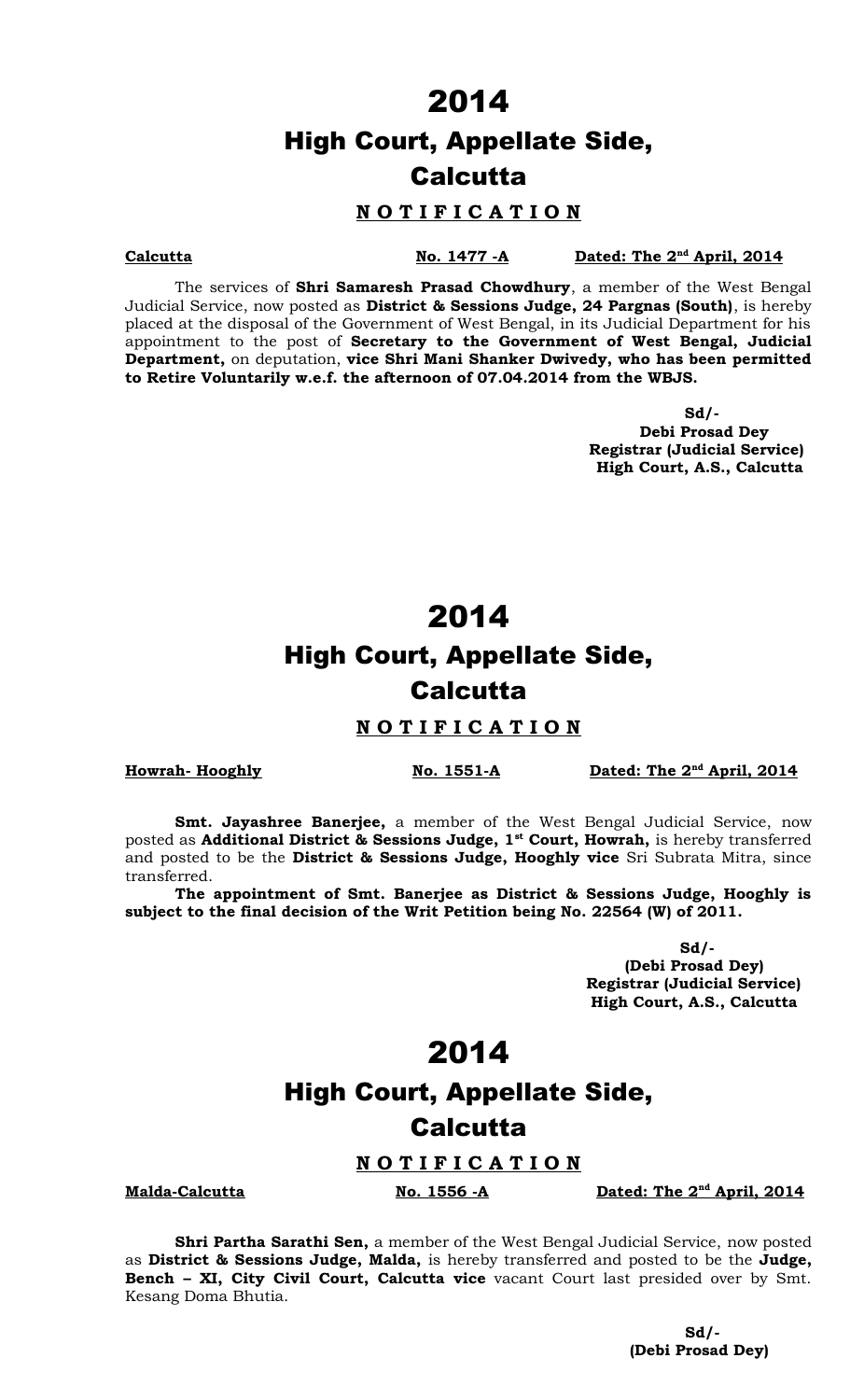# High Court, Appellate Side, **Calcutta**

#### **N O T I F I C A T I O N**

**Barasat – Calcutta** No. 1561 - A

Dated: The 2<sup>nd</sup> April, 2014

The Hon'ble The Chief Justice of the High Court at Calcutta has been pleased to appoint **Shri Subhasis Dasgupta**, a member of the West Bengal Judicial Service, now posted as **District & Sessions Judge, North 24 Parganas**, to be the **Registrar (Inspection – II), High Court, Appellate Side, Calcutta,** vice vacant.

> **Sd/- Debi Prosad Dey Registrar (Judicial Service) High Court, A.S., Calcutta**

> > 2014

# High Court, Appellate Side, Calcutta

### **N O T I F I C A T I O N**

**Hooghly-Calcutta No. 1601 -A** 

Dated: The 2<sup>nd</sup> April, 2014

**Sri Subrata Mitra,** a member of the West Bengal Judicial Service, now posted as **District & Sessions Judge, Hooghly** is hereby transferred and posted to be the **Chief Judge, Presidency Small Causes Court, Calcutta, vice Vacant Court** last presided over by Smt. Kesang Doma Bhutia.

> **Sd/- Debi Prosad Dey Registrar (Judicial Service) High Court, A.S., Calcutta**

## 2014

## High Court, Appellate Side, **Calcutta**

#### **N O T I F I C A T I O N** Dated: The 2<sup>nd</sup> April, 2014

**Calcutta – Malda No. 1606 -A** 

**Sri Debabrata Sinha,** a member of the West Bengal Judicial Service, now posted as **Additional Joint Legal Remembrancer & Ex-Officio Joint Secretary to the Government of West Bengal, on deputation, U.O.T. as Additional District & Sessions Judge, 1st Court, Arambagh, Hooghly** is hereby re-directed to be the **District & Sessions Judge, Malda**, Vice Sri Partha Sarathi Sen.

This is in modification of Court's earlier order for transfer of Sri Sinha as Additional District & Sessions Judge, 1<sup>st</sup> Court, Arambagh, Hooghly, vice Sri Amarendra Nath Roy, where he reportedly did not join as yet.

**The appointment of Sri Sinha as District & Sessions Judge, Malda is subject to the final decision of the Writ Petition being No. 22564 (W) of 2011.**

 **Sd/- Debi Prosad Dey Registrar (Judicial Service) High Court, A.S., Calcutta**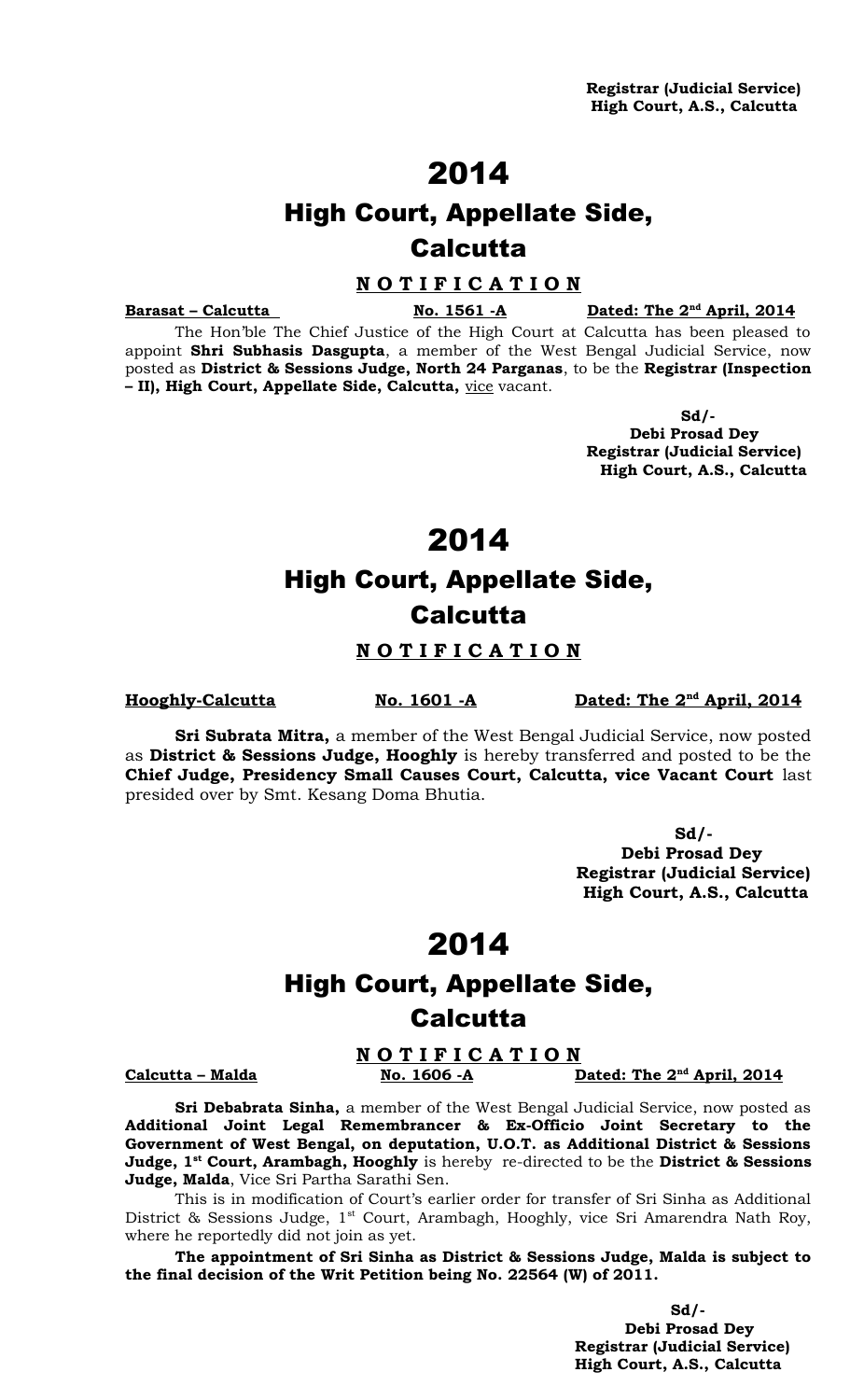# High Court, Appellate Side, **Calcutta**

#### **N O T I F I C A T I O N**

**Calcutta-Howrah No.1613 -A** 

Dated: The 2<sup>nd</sup> April, 2014

**Shri Bibek Chaudhuri,** a member of the West Bengal Judicial Service, now posted as **Registrar (Listing), High Court, Appellate Side, Calcutta**, is hereby transferred and posted to be the **District & Sessions Judge, Howrah, vice** Sri Tanmoy Gupta, already recommended by the the Hon'ble Court for his in-service deputational appointment as Principal Judge, Family Court, Calcutta.

**The appointment of Shri Chaudhuri as District & Sessions Judge, Howrah is subject to the final decision of the Writ Petition being No. 22564 (W) of 2011.**

> **Sd/- Debi Prosad Dey Registrar (Judicial Service) High Court, Calcutta.**

### 2014

### High Court, Appellate Side, **Calcutta**

#### **N O T I F I C A T I O N**

**Nadia-Calcutta No. 1618 -A Dated: The 2<sup>nd</sup> April, 2014** 

**Shri Shambhu Nath Chatterjee,** a member of the West Bengal Judicial Service, now posted as **District & Sessions Judge, Nadia,** is hereby transferred and posted to be the **Judge, Bench – IX, City Civil Court, Calcutta vice** vacant Court, last presided over by Shri Nirmal Kumar Ghoshal.

> **Sd/- (Debi Prosad Dey) Registrar (Judicial Service) High Court, A.S., Calcutta**

### 2013

# High Court, Appellate Side, **Calcutta**

#### **N O T I F I C A T I O N**

**Darjeeling-Calcutta No. 1623 -A** 

Dated: The 2<sup>nd</sup> April, 2014

**Shri Ananta Kumar Kapri,** a member of the West Bengal Judicial Service, now posted as **District & Sessions Judge, Darjeeling,** is hereby transferred and posted to be the **Judge, Bench – VII, City Civil Court, Calcutta vice** Shri Sandip Kumar Roy Chowdhury, since transferred.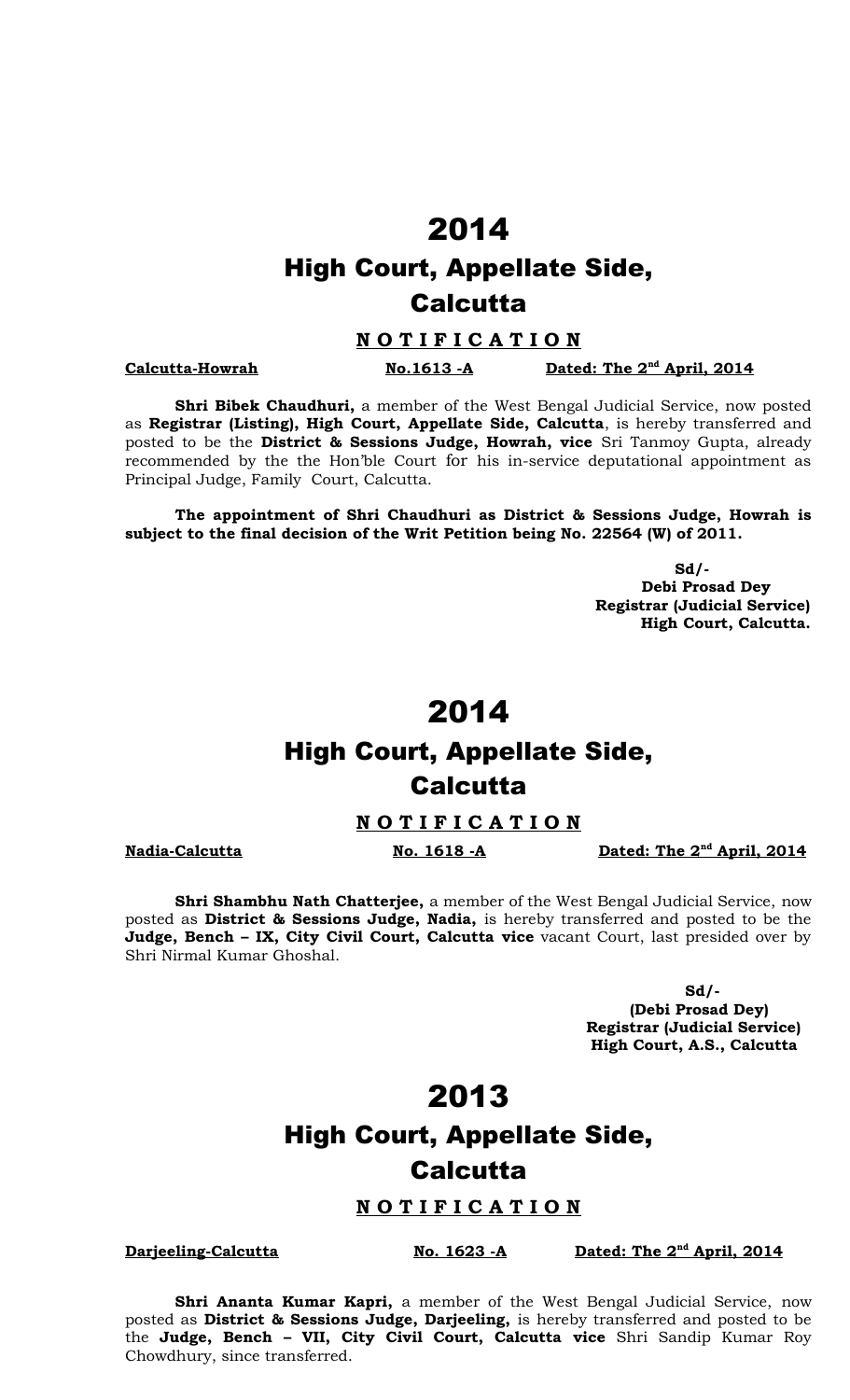**Sd/- (Debi Prosad Dey) Registrar (Judicial Service) High Court, A.S., Calcutta**

# 2014 High Court, Appellate Side, **Calcutta**

#### **N O T I F I C A T I O N**

**Burdwan-Darjeeling No. 1628 -A** 

Dated: The 2<sup>nd</sup> April, 2014

**Shri Uday Kumar,** a member of the West Bengal Judicial Service, now posted as **Judge, Special Court (E.C. Act)-cum-Additional District & Sessions Judge, Burdwan,** is hereby transferred and posted to be the **District & Sessions Judge, Darjeeling vice** Sri Ananta Kumar Kapri, since transferred.

**The appointment of Shri Uday Kumar as District & Sessions Judge, Darjeeling is subject to the final decision of the Writ Petition being No. 22564 (W) of 2011.**

> **Sd/- (Debi Prosad Dey) Registrar (Judicial Service) High Court, A.S., Calcutta**

### 2014

# High Court, Appellate Side, **Calcutta**

### **N O T I F I C A T I O N**

### **No. 1642 -A Dated: The 3<sup>rd</sup> April, 2014**

The following 18 (Eighteen) Officers of the West Bengal Judicial Service, belonging to the cadre of District Judge (Entry Level), now posted in the places as mentioned against each of their names in the appropriate column, are hereby transferred and posted as Additional District & Sessions Judge/Judge, Special Court (E.C. Act)-cum-ADJ in the new places as mentioned against each of their names in the appropriate column of the Schedule below :

| SL.<br>NO. | <b>NAME OF THE</b><br><b>OFFICER</b> | PRESENT PLACE OF<br><b>POSTING</b>                                          | <b>NEW PLACE OF POSTING ON</b><br><b>TRANSFER</b>                                   |
|------------|--------------------------------------|-----------------------------------------------------------------------------|-------------------------------------------------------------------------------------|
| 1.         | Shri Biswanath<br>Bhattacharyya,     | Judge, Special Court (E.<br>C. Act)-cum-ADJ, Alipore,<br>South 24 Parganas. | ADJ, 3 <sup>rd</sup> Court, Darjeeling,<br>vice Shri Swades Ranjan Roy.             |
| 2.         | Syed Nurul Hossain,                  | ADJ, $2nd$ Court,<br>Balurghat, Dakshin<br>Dinajpur.                        | Judge, Bench XIII, City Civil<br>Court, Calcutta vice Shri<br>Swapan Kumar Mahanty. |
| 3.         | Shri Kanhaiya Prasad<br>Shah,        | ADJ, 5 <sup>th</sup> Court, Alipore,<br>South 24 Parganas.                  | ADJ, 3 <sup>rd</sup> Court, Purulia vice<br>Shri Avani Pal Singh.                   |
| 4.         | Ava Khan                             | ADJ, 4 <sup>th</sup> Court, Alipore,                                        | ADJ, 5 <sup>th</sup> Court, Paschim                                                 |

**S C H E D U L E**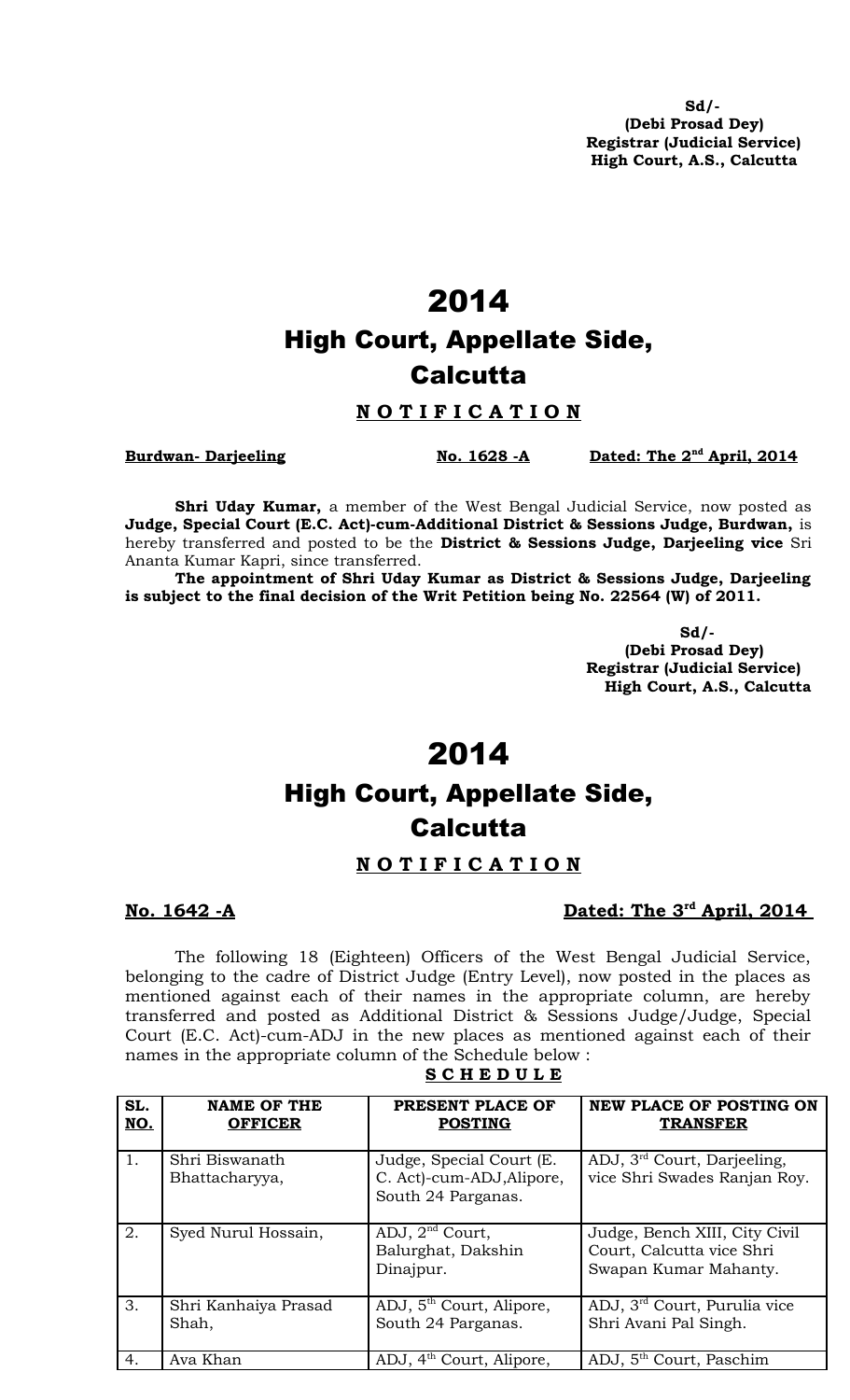|     |                                         | South 24 Parganas.                                                | Medinipur vice Shri Indranil<br>Bhattacharyya.                                                                             |
|-----|-----------------------------------------|-------------------------------------------------------------------|----------------------------------------------------------------------------------------------------------------------------|
| 5.  | Smt. Sonia Majumdar,                    | ADJ, 5 <sup>th</sup> Court, Howrah.                               | Judge, Special Court (E.C. -<br>Act)-cum-ADJ, 1 <sup>st</sup> Court,<br>Malda vice Smt. Mina Sarkar.                       |
| 6.  | Shri Har Gobind Singh,                  | ADJ, 4 <sup>th</sup> Court, Howrah.                               | ADJ, 1 <sup>st</sup> Court, Krishnagar,<br>Nadia vice Smt. Shampa Dutt<br>(Paul).                                          |
| 7.  | Smt. Chandrani<br>Mukherjee (Banerjee), | ADJ, 3 <sup>rd</sup> Court, Howrah.                               | ADJ, 1 <sup>st</sup> Court, Siliguri,<br>Darjeeling vice Shri<br>Soumyabrata Sarkar.                                       |
| 8.  | Shri Pradip Kumar<br>Panja,             | ADJ, 3 <sup>rd</sup> Court, Barasat,<br>24 Parganas (North).      | ADJ, 3 <sup>rd</sup> Court, Suri,<br>Birbhum, vice Shri Biswarup<br>Bandyopadhyay.                                         |
| 9.  | Shri Soumendra Nath<br>Das,             | ADJ, 4 <sup>th</sup> Court,<br>Krishnagar, Nadia.                 | ADJ, (Newly Created) Court,<br>Cooch Behar vice Shri<br>Somenath Bandyopadhyay.                                            |
| 10. | Shri Asish Deb                          | Judge, Special Court (E.<br>C. Act) -cum-ADJ,<br>Hooghly.         | ADJ, 3rd Court, Malda vice<br>Shri Bivas Pattanayak.                                                                       |
| 11. | Smt. Nabanita Ray,                      | ADJ, 1 <sup>st</sup> Court, Bankura.                              | ADJ, 5 <sup>th</sup> Court, Howrah vice<br>Smt. Sonia Majumder.                                                            |
| 12. | Shri Indranil<br>Bhattacharyya,         | ADJ, 5 <sup>th</sup> Court, Paschim<br>Medinipur.                 | ADJ, 1 <sup>st</sup> Court, Suri, Birbhum<br>vice Shri Subhradip Mitra.                                                    |
| 13. | Shri Biswarup<br>Bandyopadhyay,         | ADJ, 3rd Court, Suri,<br>Birbhum.                                 | ADJ, 3rd Court, Barasat, 24<br>Parganas (North) vice Shri<br>Pradip Kumar Panja.                                           |
| 14. | Shri Subhradip Mitra,                   | ADJ, 1 <sup>st</sup> Court, Suri,<br>Birbhum.                     | ADJ, 11 <sup>th</sup> Court, Alipore,<br>South 24 Parganas vice vacant<br>Court last presided over by<br>Shri Surajit Dey. |
| 15. | Shri Baidyanath<br>Bhaduri,             | Judge, Bench-I, City<br>Sessions Court, Calcutta.                 | ADJ, 2 <sup>nd</sup> Court, Burdwan vice<br>Smt. Banani Chakraborty.                                                       |
| 16. | Shri Swapan Kumar<br>Mahanty,           | Judge, Bench-XIII, City<br>Civil Court, Calcutta.                 | ADJ, 1 <sup>st</sup> Court, Bankura, vice<br>Smt. Nabanita Ray.                                                            |
| 17. | Shri Sandip Kumar Roy<br>Chowdhury,     | Judge, Bench-VII, City<br>Civl Court, Calcutta.                   | ADJ, 4 <sup>th</sup> Court, Krishnagar,<br>Nadia vice Shri Soumendra<br>Nath Das.                                          |
| 18. | Shri Ananda Kumar<br>Mukherjee,         | Additional Director, West<br>Bengal Judicial Academy,<br>Kolkata. | ADJ, 2 <sup>nd</sup> Court, Balurghat,<br>Dakshin Dinajpur, vice Syed<br>Nurul Hossain.                                    |

**Sd/- Debi Prosad Dey Registrar (Judicial Service) High Court, A.S., Calcutta**

2014 High Court, Appellate Side, **Calcutta**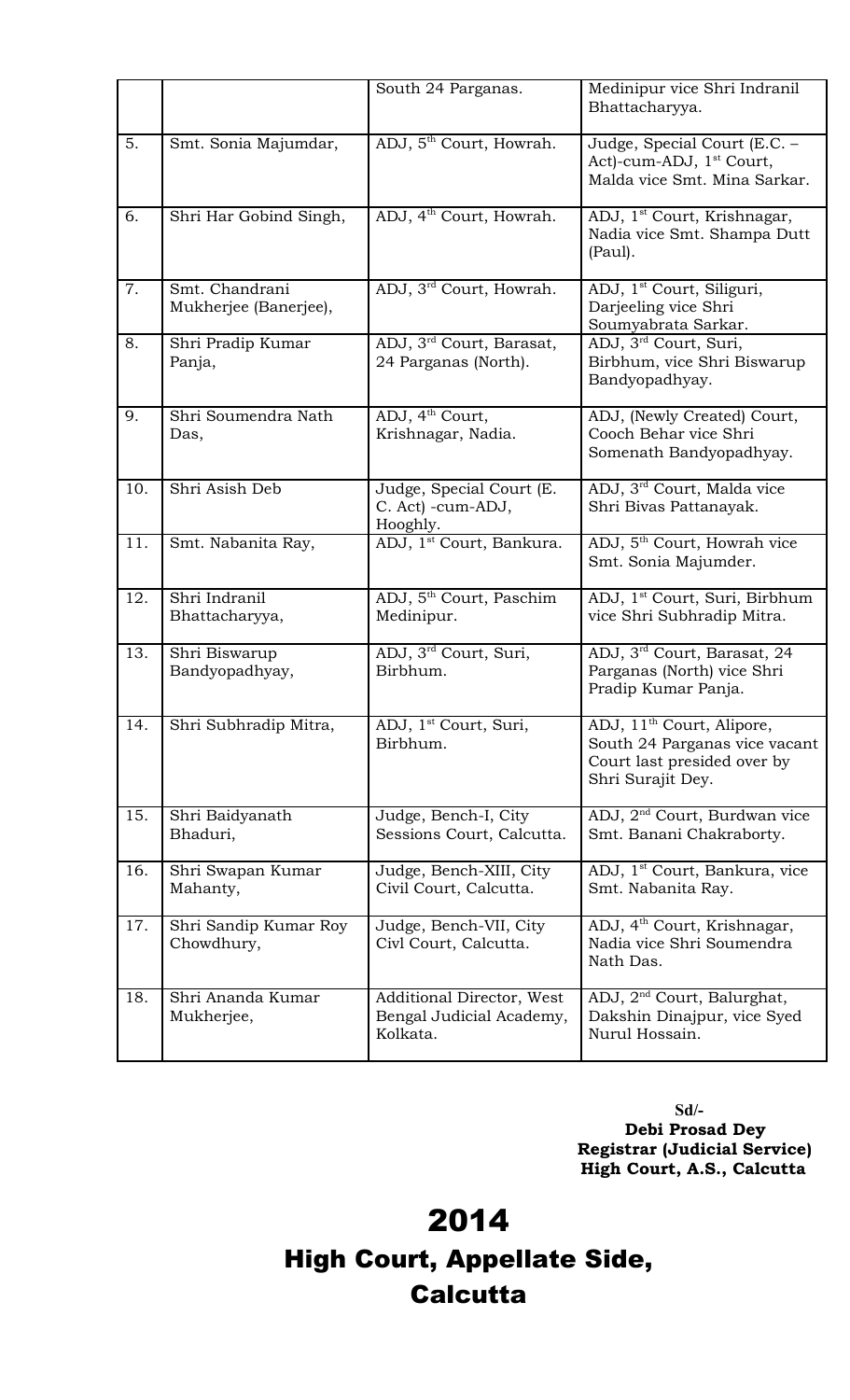**Asansol, Burdwan-Calcutta No. 1673 -A 2014**

The services of **Smt. Krishna Podder**, a member of the West Bengal Judicial Service, now posted as **Additional District & Sessions Judge, 3rd Court, Asansol, Burdwan**, is hereby placed at the disposal of the Government of West Bengal, in its Judicial Department for her appointment to the post of **Additional Joint Legal Remembrancer, West Bengal,** on deputation, **vice** Sri Debabrata Sinha, since transferred.

> **Debi Prosad Dey Registrar (Judicial Service) High Court, A.S., Calcutta**

### 2014

### High Court, Appellate Side, **Calcutta**

#### **N O T I F I C A T I O N**

**Malda-Calcutta No. 1678 -A 2014**

The services of **Smt. Mina Sarkar**, a member of the West Bengal Judicial Service, now posted as **Judge, Special Court (E.C. – Act)-cum-Additional District & Sessions Judge, 1st Court, Malda** is hereby placed at the disposal of the Government of West Bengal, in its Judicial Department for her appointment to the post of **Judge, 2nd Special Court, Calcutta,** on deputation, **vice** vacant Court last presided over by Sri Prasenjit Biswas.

> **Sd/- Debi Prosad Dey Registrar (Judicial Service) High Court, A.S., Calcutta**

### 2014

# High Court, Appellate Side, **Calcutta**

#### **N O T I F I C A T I O N**

**Cooch Behar-Calcutta No. 1683-A** 

The services of **Sri Somenath Bandyopadhyay**, a member of the West Bengal Judicial Service, now posted as **Additional District & Sessions Judge, (Newly Created) Court, Cooch Behar** is hereby placed at the disposal of the Government of West Bengal, in its Judicial Department for his appointment to the post of **Legal Advisor & Ex-Officio Joint Secreary to the Government of West Bngal, Co-Operation Department,** on deputation.

> **Sd/- Debi Prosad Dey Registrar (Judicial Service) High Court, A.S., Calcutta**

#### **2014**

Dated: The 3<sup>rd</sup> April,

 **Sd/-**

Dated: The 3<sup>rd</sup> April,

#### Dated: The 3<sup>rd</sup> April,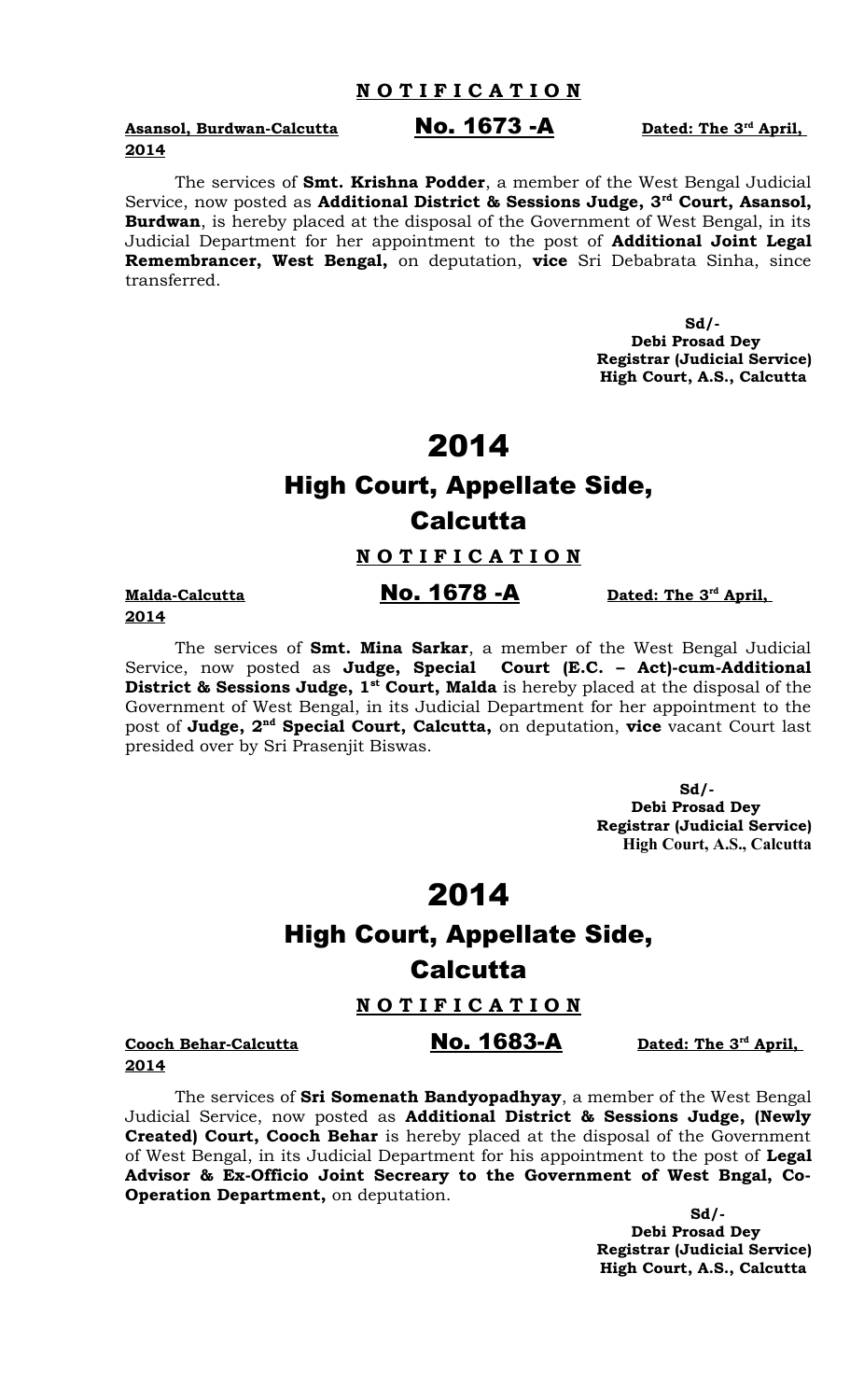### High Court, Appellate Side, **Calcutta**

#### **N O T I F I C A T I O N**

### **Bankura-Calcutta No. 1688-A**

Dated: The 3<sup>rd</sup> April,

# **2014**

The services of **Sri Sanjit Majumder**, a member of the West Bengal Judicial Service, now posted as **Additional District & Sessions Judge, 3rd Court, Bankura** is hereby placed at the disposal of the Government of West Bengal, in its Judicial Department for his appointment to the post of **Registrar, West Bengal Taxation Tribunal,** on deputation.

> **Sd/- Debi Prosad Dey Registrar (Judicial Service) High Court, A.S., Calcutta**

### 2014

# High Court, Appellate Side, **Calcutta**

#### **N O T I F I C A T I O N**

**2014**

#### **Calcutta No. 1693 -A**

Dated: The 3<sup>rd</sup> April,

The services of **Sri Jayanta Koley,** a member of the West Bengal Judicial Service, now posted as **Judge, Bench – VIII, City Civil Court, Calcutta,** is hereby placed at the disposal of the Government of West Bengal, in its Judicial Department for his appointment to the post of **Joint Secreary (Law), Halth & Family Welfare Department, Government of Wet Bengal,** on deputation, vice Shri Prabhat Kumar Adhikari, scheduled to retire from WBJS w.e.f. the afternoon of 30.04.2014.

> **Sd/- Debi Prosad Dey Registrar (Judicial Service) High Court, A.S., Calcutta**

> > Dated: The 3<sup>rd</sup> April,

### 2014

### High Court, Appellate Side, **Calcutta**

**N O T I F I C A T I O N**

**Malda - Calcutta No. 1698-A 2014**

The services of **Sri Bivas Pattanayak,** a member of the West Bengal Judicial Service, now posted as **Additional District & Sessions Judge, 3rd Court, Malda,** is hereby placed at the disposal of the Government of West Bengal, in its Judicial Department for his appointment to the post of **Commissioner for Departmental Enqueries, Vigilance Commission, Government of West Bengal,** on deputation, vice Sri Saroj Tangluwa, since Transferred.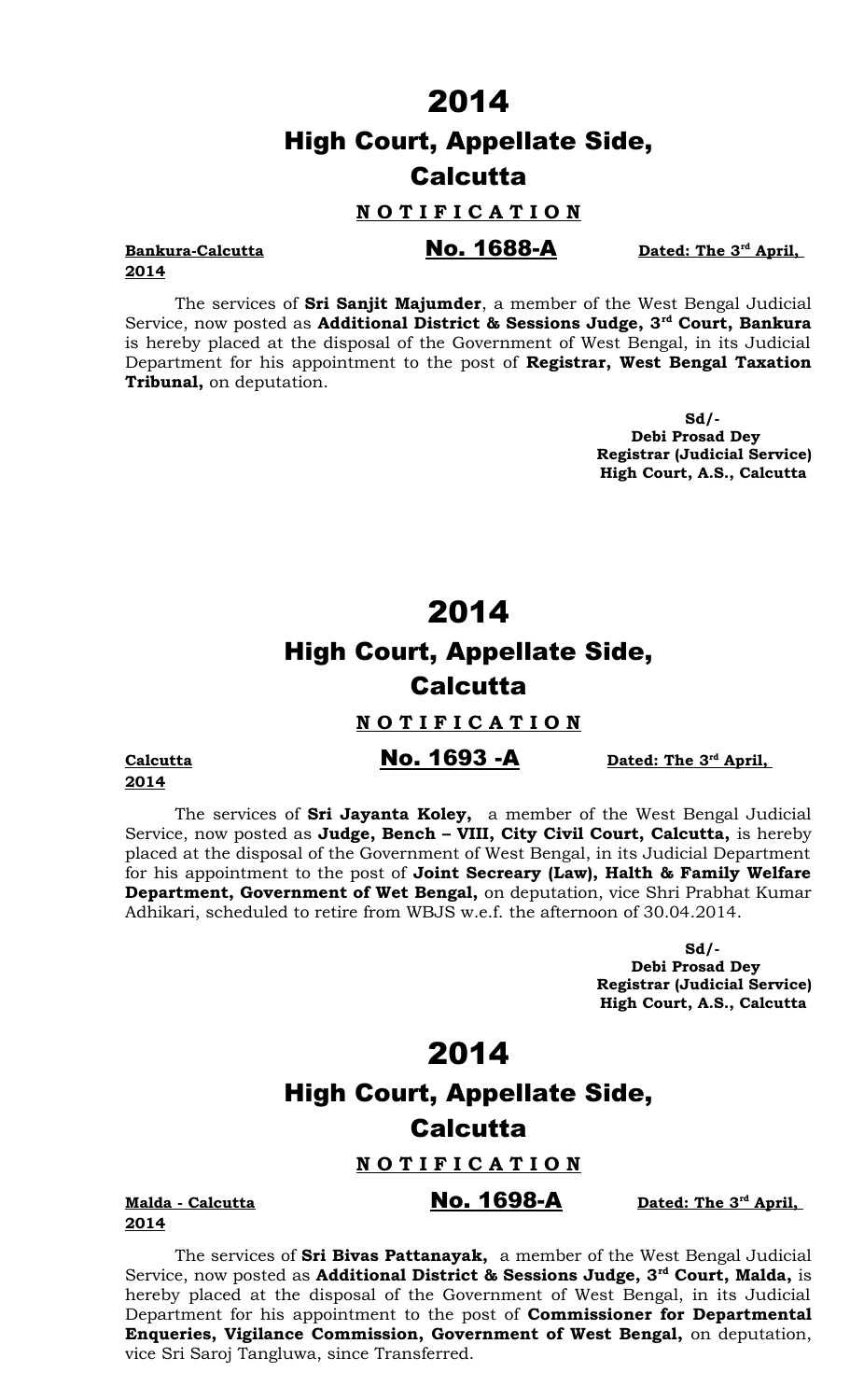**Sd/- Debi Prosad Dey Registrar (Judicial Service) High Court, A.S., Calcutta**

# 2014 High Court, Appellate Side, **Calcutta**

#### **N O T I F I C A T I O N**

# **2014**

#### The services of **Smt. Banani Chakraborty**, a member of the West Bengal Judicial Service, now posted as **Additional District & Sessions Judge, 2nd Court, Burdwan** is hereby placed at the disposal of the Government of West Bengal, in its Judicial Department for her appointment to the post of **Judge, 4th Special Court, Calcutta,** on deputation, **vice** Sri Chakarlal Sinha.

 **Sd/- Debi Prosad Dey Registrar (Judicial Service) High Court, A.S., Calcutta**

# 2014 High Court, Appellate Side, **Calcutta**

### **N O T I F I C A T I O N**

**2014**

The services of **Smt. Shampa Dutta (Paul)**, a member of the West Bengal Judicial Service, now posted as **Additional District & Sessions Judge, 1st Court, Krishnagar, Nadia** is hereby placed at the disposal of the Government of West Bengal, in its Judicial Department for her appointment to the post of **Registrar, West Bengal Human Rights Commision,** on deputation, **vice** Sri Rabindra Nath Samanta.

> **Sd/- Debi Prosad Dey Registrar (Judicial Service) High Court, A.S., Calcutta**

2014 High Court, Appellate Side, Calcutta

**No. 1708-A Date 3***rd* 

Dated: The 3<sup>rd</sup> April,

**Burdwan-Calcutta No. 1703-A** 

Dated: The 3<sup>rd</sup> April,